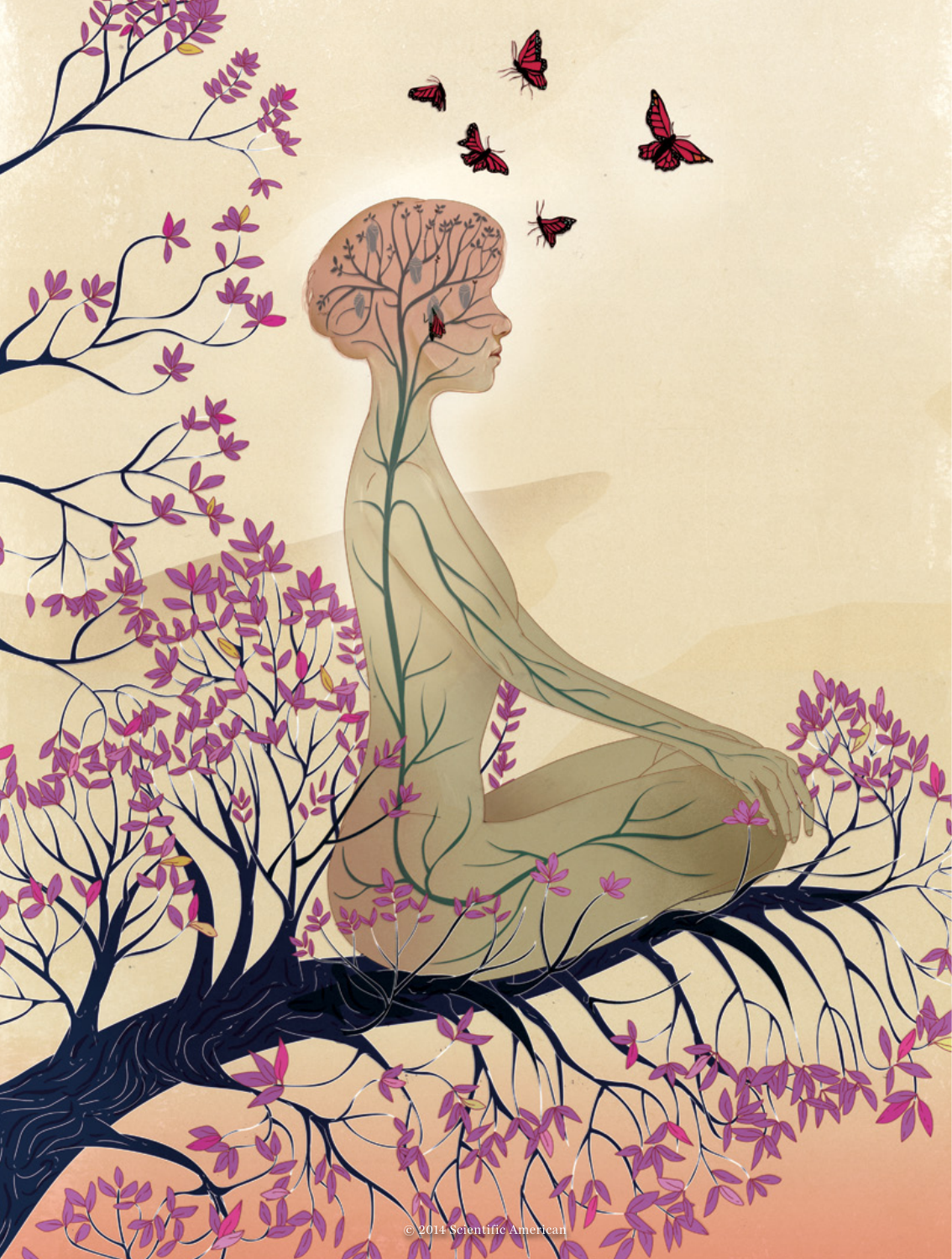# medıtator **of** MEUROSCIENCE the

Contemplative practices that extend back thousands of years show a multitude of benefits for both body and mind

> *By Matthieu Ricard, Antoine Lutz and Richard J. Davidson*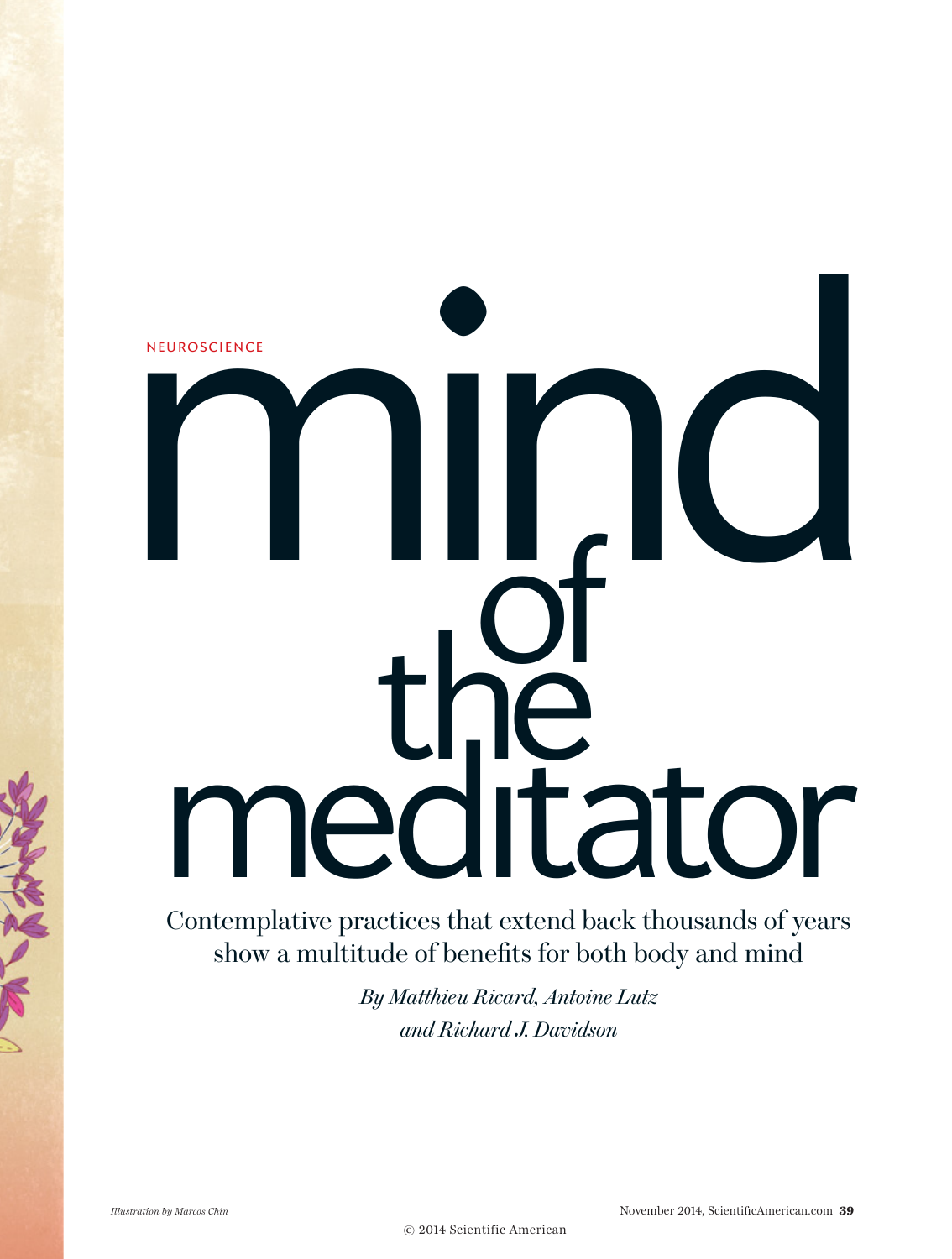**Matthieu Ricard** is a Buddhist monk who trained as a cellular biologist before he left France to become a student of Buddhism in the Himalayas about 40 years ago.

**Antoine Lutz** is a research scientist at the French National Institute of Health and Medical Research and also works at the University of Wisconsin–Madison. He has been a leader in studying the neurobiology of meditation.

> **Richard J. Davidson** has pioneered the science of meditation as director of the Waisman Laboratory for Brain Imaging and Behavior and the Center for Investigating Healthy Minds at the University of Wisconsin–Madison.



HEN THE SOCIETY FOR NEUROSCIENCE ASKED TENZIN GYATSO, THE 14TH DALAI LAMA (the leader of Tibetan Buddhism), to address its annual meeting in Washington, D.C., in 2005, a few hundred members among the nearly 35,000 or so at (the leader of Tibetan Buddhism), to address its annual meeting in Washington, D.C., in 2005, a few hundred members among the nearly 35,000 or so attending the meeting petitioned to have the invitation rescinded. A religious leader, they felt, had no place at a scientific meeting. But this particular leader turned out to have a provocative and ultimately productive question to pose to the gathering. "What relation," he asked, "could there be

between Buddhism, an ancient Indian philosophical and spiritual tradition, and modern science?"

The Dalai Lama, putting action before rhetoric, had already started trying to find answers to his own question. Back in the 1980s, he had sparked a dialogue about science and Buddhism, which led to the creation of the Mind & Life Institute, dedicated to studying contemplative science. In 2000 he brought new focus to this endeavor: he launched the subdiscipline of "contemplative neuroscience" by inviting scientists to study the brain activity of expert Buddhist meditators—defined as having more than 10,000 hours of practice.

For nearly 15 years more than 100 monastics and lay practitioners of Buddhism and a large number of beginning meditators have participated in scientific experiments at the University of Wisconsin–Madison and at least 19 other universities. The article you are reading, in fact, is the product of a collaboration between two neuroscientists and a Buddhist monk who originally trained as a cell biologist.

A comparison of the brain scans of meditators with tens of thousands of hours of practice with those of neophytes and non-

meditators has started to explain why this set of techniques for training the mind holds great potential for supplying cognitive and emotional benefits. The goals of meditation, in fact, overlap with many of the objectives of clinical psychology, psychiatry, preventive medicine and education. As suggested by the growing compendium of research, meditation may be effective in treating depression and chronic pain and in cultivating a sense of overall well-being.

The discovery of meditation's benefits coincides with recent neuroscientific findings showing that the adult brain can still be deeply transformed through experience. These studies show that when we learn how to juggle or play a musical instrument, the brain undergoes changes through a process called neuroplasticity. A brain region that controls the movement of a violinist's fingers becomes progressively larger with mastery of the instrument. A similar process appears to happen when we meditate. Nothing changes in the surrounding environment, but the meditator regulates mental states to achieve a form of inner en-

### **IN BRIEF**

**Meditation** is an ancient pursuit that, in some form, is a part of nearly every world religion. In recent years its practice, derived from various branches of Buddhism, has made its way into the secular world as a means of promoting calmness and general well-being.

**Three common forms** of meditation—focused attention, mindfulness and compassion—are now practiced everywhere, from hospitals to schools, and have increasingly become an object of scrutiny in scientific laboratories worldwide.

**Physiological changes** in the brain—an altered volume of tissue in some areas—occur through meditation. Practitioners also experience beneficial psychological effects: they react faster to stimuli and are less prone to various forms of stress.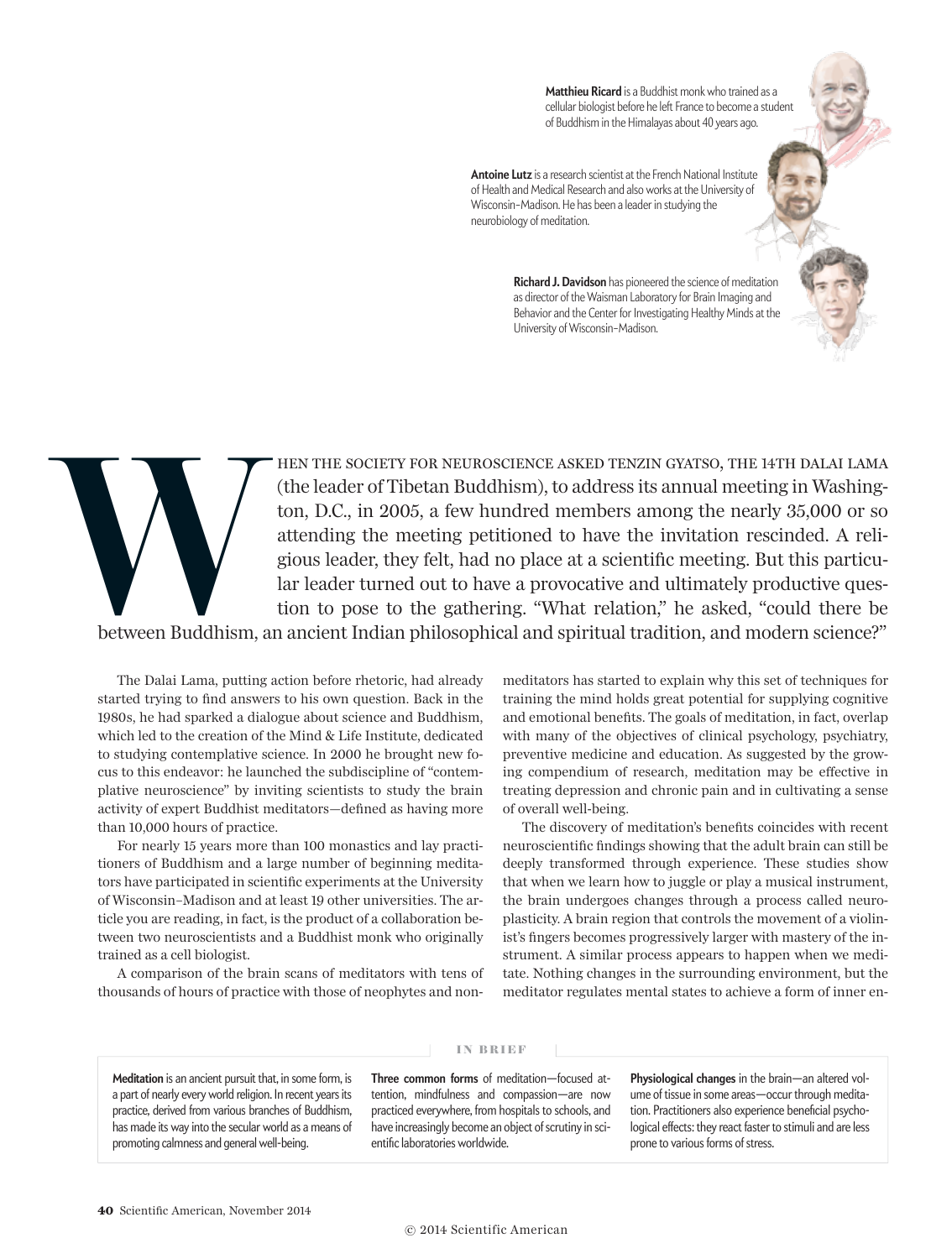# Varieties of Contemplative Experience

Advances in neuroimaging and other technologies have enabled scientists to gain insight into what happens in the brain during three major forms of Buddhist meditation—focused attention, mindfulness, and compassion and loving kindness. The diagram below offers a glimpse into the cycle of events that occurs in the practice of focused-attention meditation—and the corresponding activation of specific brain areas.

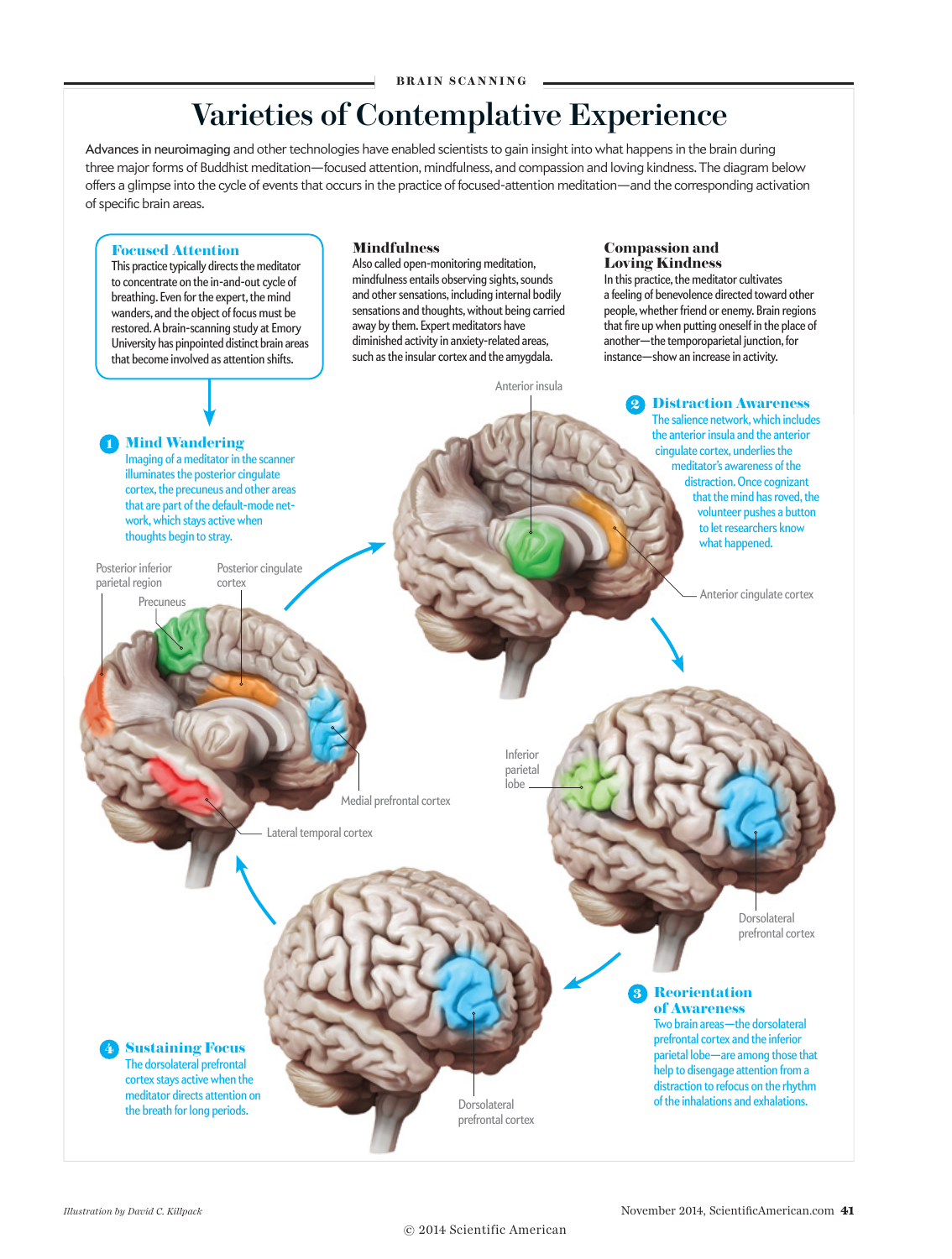richment, an experience that affects brain functioning and its physical structure. The evidence amassed from this research has begun to show that meditation can rewire brain circuits to produce salutary effects not just on the mind and the brain but on the entire body.

### **WHAT IS MEDITATION?**

Meditation has roots in the contemplative practices of nearly every major religion. The prevalence of meditation in the media has given the word various meanings. We will refer to meditation as the cultivation of basic human qualities, such as a more stable and clear mind, emotional balance, a sense of caring mindfulness, even love and compassion—qualities that remain latent as long as one does not make an effort to develop them. It is also a process of familiarization with a more serene and flexible way of being.

In principle, meditation is relatively simple and can be done anywhere. No equipment or workout attire is needed. The meditator begins by assuming a comfortable physical posture, neither too tense nor too lax, and by wishing for self-transformation and a desire for others' well-being and for the alleviation of their suffering. Later the practitioner must stabilize the mind, which is too often disorderly—and occupied by a stream of inner chatter. Mastering the mind requires freeing it from automatic mental conditioning and inner confusion.

We will examine here what happens in the brain during three common types of meditation developed through Buddhism and now practiced in secular programs in hospitals and schools throughout the world. The first one, focused-attention meditation, aims to tame and center the mind in the present moment while developing the capacity to remain vigilant to distractions. The second one, mindfulness, or open-monitoring meditation, tries to cultivate a less emotionally reactive awareness to emotions, thoughts and sensations occurring in the present moment to prevent them from spiraling out of control and creating mental distress. In mindfulness, the meditator remains attentive, moment by moment, to any experience without focusing on anything specific. Finally, another type of practice is known in Buddhist tradition as compassion and loving kindness and fosters an altruistic perspective toward others.

### **UNDER THE SCANNER**

Neuroscientists have now begun to probe what happens inside the brain during the various types of meditation. Wendy Hasenkamp, then at Emory University, and her colleagues used brain imaging to identify the neural networks activated by focusedattention meditation. In the scanner, the participants trained their attention on the sensation produced by breathing. Typically during this form of meditation, the mind wanders from an object, and the meditator must recognize this and then restore attention to the gradual rhythm of the inhaling and exhaling. In this study, the meditator had to signal mind wandering by pressing a button. Researchers identified four phases of a cognitive cycle: an episode of mind wandering, a moment of becoming aware of the distraction, a phase of reorienting attention and a resumption of focused attention.

Each of the four phases involves particular brain networks. The first part of the cycle, when a distraction occurs, increases activity in the wide-ranging default-mode network (DMN). This network includes areas of the medial prefrontal cortex, the posterior cingulate cortex, the precuneus, the inferior parietal lobe and the lateral temporal cortex. The DMN is known to become activated during mind wandering and to play a general role in building and updating internal models of the world based on long-term memories about the self or others.

The second phase, becoming aware of a distraction, occurs in other brain areas such as the anterior insula and the anterior cingulate cortex, regions of what is called the salience network. This network regulates subjectively perceived feelings, which might, for instance, lead to being distracted during a task. The salience network is thought to play a key role in detecting novel events and in switching activity during meditation among assemblies of neurons that make up the brain's large-scale networks. It may shift attention away from the default-mode network, for instance.

The third phase engages additional areas—among them the dorsolateral prefrontal cortex and the lateral inferior parietal lobe—that "take back" one's attention by detaching it from any distracting stimulus. Finally, in the fourth and last phase, the dorsolateral prefrontal cortex continues to retain a high level of activity, as the meditator's attention remains directed toward an object such as the breath.

In our laboratory at Wisconsin, we further observed different patterns of activity depending on a practitioner's level of experience. Veteran meditators with more than 10,000 hours of practice showed more activity in these attention-related brain regions compared with novices. Paradoxically, the most experienced meditators demonstrated less activation than the ones without as much experience. Advanced meditators appear to acquire a level of skill that enables them to achieve a focused state of mind with less effort. These effects resemble the skill of expert musicians and athletes capable of immersing themselves in the "flow" of their performances with a minimal sense of effortful control.

To study the impact of focused-attention meditation, we also studied its volunteers before and after a three-month retreat with intensive meditation exercises for at least eight hours a day. They received headphones that broadcast sounds at a given frequency, occasionally mixed with slightly higher-pitched sounds. They had to focus on the sounds played in one ear for 10 minutes and react to periodically interspersed high-pitched tones. After the retreat, we found that meditators, compared with a nonmeditating control group, showed less trial-to-trial variation in their reaction times on this highly repetitive task, which lent itself easily to distractions. The result suggested that the meditators had an enhanced capacity to remain vigilant. The brain's electrical responses to high-pitched tones remained more stable at the second session only for the meditators.

### **STREAM OF CONSCIOUSNESS**

The second type of well-studied meditation also involves another form of attention. Mindfulness, or open-monitoring meditation, requires the meditator to take note of every sight or sound and track internal bodily sensations and inner self-talk. The person stays aware of what is happening without becoming overly preoccupied with any single perception or thought, returning to this detached focus each time the mind strays. As awareness of what is happening in one's surroundings grows,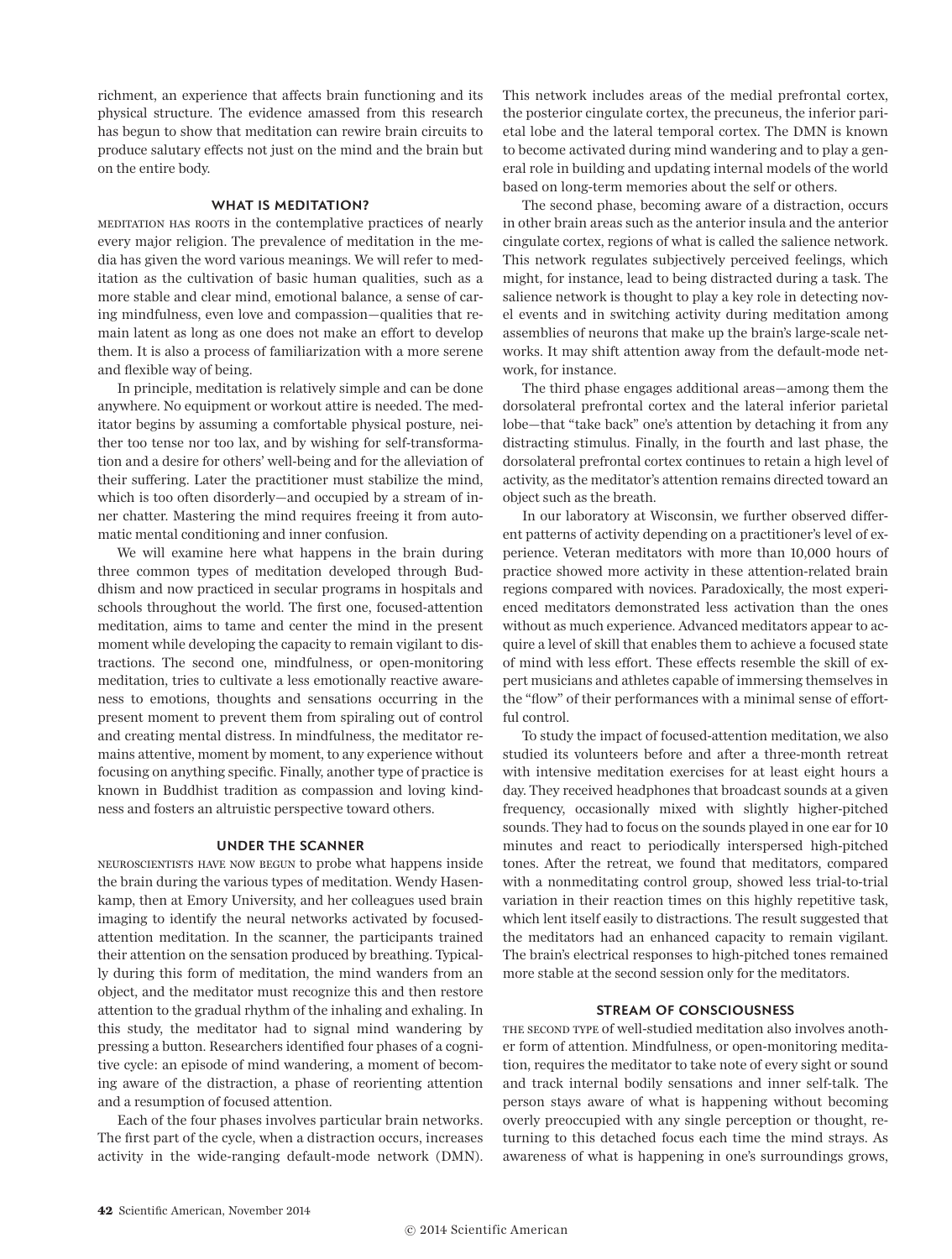

**INNER PATHWAYS** of brain activity register on an electroencephalogram as co-author Matthieu Ricard meditates.

normal daily irritants—an angry colleague at work, a worried child at home—become less disruptive, and a sense of psychological well-being develops.

With Heleen Slagter, then in our group at Wisconsin, we sought to learn about the influence of this form of training on mental functioning by measuring the participants' capacity to detect rapidly presented visual stimuli—a means to measure mindfulness meditation, which is also sometimes called nonreactive awareness. To perform this experiment, we used a task in which the participants had to detect two numbers presented on a screen rapidly, amid a succession of letters. If the second number appears about 300 milliseconds after the first one, subjects often do not see the second, a phenomenon known as attentional blink.

If the second number appears after a delay of 600 milliseconds, it can be detected without difficulty. The attentional blink reflects the limits of the brain's ability to process two stimuli presented to the observer at close intervals. When too much of the brain's attention is devoted to processing the first number, the second number cannot always be detected, although the observer usually can see it on some of the trials. We hypothesized that mindfulness training could reduce the propensity to "get stuck," or absorbed by seeing the first number. Mindfulness practice cultivates a nonreactive form of sensory awareness, which should result in a reduced attentional blink. As we predicted, after three months of an intensive retreat, the meditators perceived both numbers more frequently than the controls did. This improved perception was also reflected in lessened activity of a particular brain wave in response to the first number. Monitor-

ing the P3b brain wave, used to assess how attention is allocated, indicated that meditators were capable of optimizing attention so as to minimize the attentional blink.

Staying aware of an unpleasant sensation can reduce maladaptive emotional responses and help one to move beyond the disagreeable feeling and may be particularly useful in dealing with pain. In our Wisconsin lab, we have studied experienced practitioners while they performed an advanced form of mindfulness meditation called open presence. In open presence, sometimes called pure awareness, the mind is calm and relaxed, not focused on anything in particular yet vividly clear, free from excitation or dullness. The meditator observes and is open to experience without making any attempt to interpret, change, reject or ignore painful sensation. We found that the intensity of the pain was not reduced in meditators, but it bothered them less than it did members of a control group.

Compared with novices, expert meditators' brain activity diminished in anxiety-related regions—the insular cortex and the amygdala—in the period preceding the painful stimulus. The meditators' brain response in pain-related regions became accustomed to the stimulus more quickly than that of

novices after repeated exposures to it. Other tests in our lab have shown that meditation training increases one's ability to better control and buffer basic physiological responses—inflammation or levels of a stress hormone—to a socially stressful task such as giving a public speech or doing mental arithmetic in front of a harsh jury.

Several studies have documented the benefits of mindfulness on symptoms of anxiety and depression and its ability to improve sleep patterns. By deliberately monitoring and observing their thoughts and emotions when they feel sad or worried, depressed patients can use meditation to manage negative thoughts and feelings as they arise spontaneously and so lessen rumination. Clinical psychologists John Teasdale, then at the University of Cambridge, and Zindel Segal of the University of Toronto showed in 2000 that for patients who had previously suffered at least three episodes of depression, six months of mindfulness practice, along with cognitive therapy, reduced the risk of relapse by nearly 40 percent in the year following the onset of a severe depression. More recently, Segal demonstrated that the intervention is superior to a placebo and has a protective effect against relapse comparable to standard maintenance antidepressant therapy.

### **COMPASSION AND LOVING KINDNESS**

THE THIRD FORM of meditation under study cultivates attitudes and feelings of loving kindness and compassion toward other people, whether they are close relatives, strangers or enemies. This practice entails being aware of someone else's needs and then experiencing a sincere, compassionate desire to help that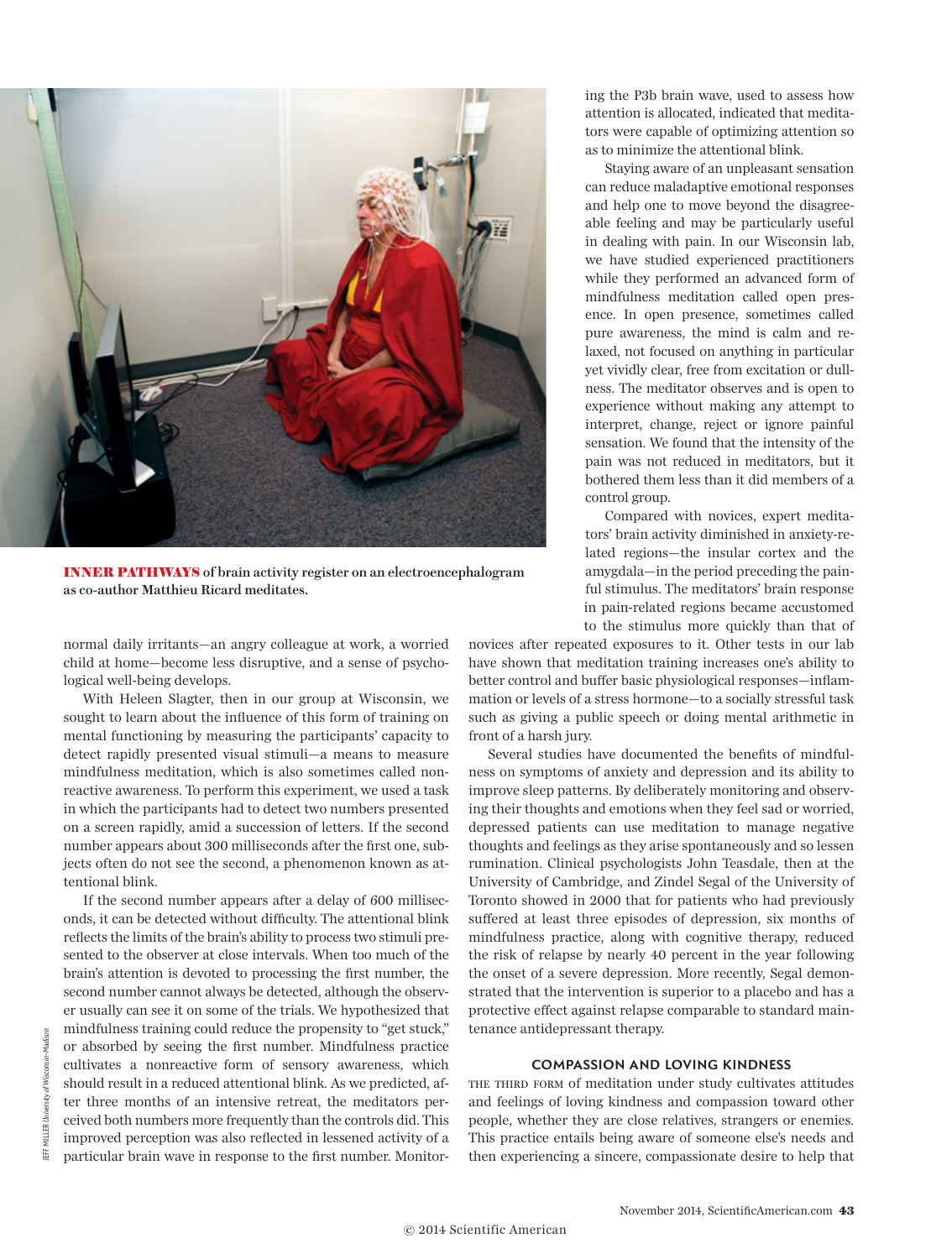**A MEDITATION BENEFIT**

## Grow More Brain

Researchers from several universities explored whether meditation might bring about structural changes in brain tissue. Using magnetic resonance imaging, they found that 20 experienced practitioners of one type of Buddhist meditation had a greater volume of brain tissue in the prefrontal cortex



person or to alleviate the suffering of other people by shielding them from their own destructive behavior.

To generate a compassionate state may sometimes entail the meditator feeling what another person is feeling. But having one's emotions resonate empathetically with the feelings of another person does not by itself suffice to yield a compassionate mind-set. The meditation must also be driven by an unselfish desire to help someone who is suffering. This form of meditation on love and compassion has proved to be more than just a spiritual exercise. It has shown potential to benefit health care workers, teachers and others who run the risk of emotional burnout linked to the distress experienced from a deeply empathetic reaction to another person's plight.

The meditator begins by focusing on an unconditional feeling

of benevolence and love for others, accompanied by silent repetition of a phrase conveying intent, such as "May all beings find happiness and the causes of happiness and be free from suffering and the causes of suffering." In 2008 we studied experienced volunteers who had practiced this form of training for thousands of hours and found an increase in activity in several brain regions while they listened to voices conveying distress. The secondary somatosensory and insular cortices, known to participate in empathetic and other emotional responses, were more activated for experts than controls in response to the distressed voice, suggesting an enhanced ability to share the feelings of others without reporting any sign of becoming emotionally overwhelmed. The practice of compassion meditation also produced more activity in areas such as the temporoparietal junction, the medial prefrontal cortex and the superior temporal sulcus, all typically activated when we put ourselves in the place of another.

More recently, Tania Singer and Olga Klimecki, both at the Max Planck Institute for Human Cognitive and Brain Sciences in Leipzig, Germany, in collaboration with one of us (Ricard), sought to distinguish differences between the effects of empathy and compassion on meditators. They noted that compassion and altruistic love were associated with positive emotions, and they suggested that emotional exhaustion or burnout was, in fact, a kind of empathy "fatigue."

According to the Buddhist contemplative tradition from which this practice is derived, compassion, far from leading to distress and discouragement, reinforces an inner balance, strength of mind, and a courageous determination to help those who suffer. If a child is hospitalized, the presence of a loving mother at his side holding his hand and comforting him with tender words will no doubt do that child more good than the anxiety of a mother overwhelmed with empathetic distress who, unable to bear the sight of her sick child, paces back and forth in the hallway. In the latter case, the mother may then end up with the common experience of burnout, which, in one U.S. study, beset about 60 percent of the 600 caregivers surveyed.

To further explore the mechanisms of empathy and compassion, Klimecki and Singer divided about 60 volunteers into two groups. One meditated on love and compassion, and the other experimental regimen trained participants to cultivate feelings of empathy for others. Preliminary results showed that after a week of meditation-based loving kindness and compassion, novice subjects watched video clips showing suffering people with more positive and benevolent feelings. The other subjects, who devoted a week to an experimental regimen that just cultivated empathy, experienced emotions that resonated deeply with others' sufferings. But these emotions also brought about negative feelings and thoughts, and this group experienced more distress, sometimes to the point of not being able to control their emotions.

Aware of these destabilizing effects, Singer and Klimecki added training for the empathy group in compassion and loving kindness meditation. They then observed that this additional exercise counterbalanced the detrimental effects of training in empathy alone: negative emotions diminished, and positive emotions increased. These results were accompanied by corresponding changes in the areas of several brain networks associated with compassion, positive emotions and maternal love, including the orbitofrontal cortex, the ventral striatum and the anterior cingulate cortex. The researchers, moreover, were able